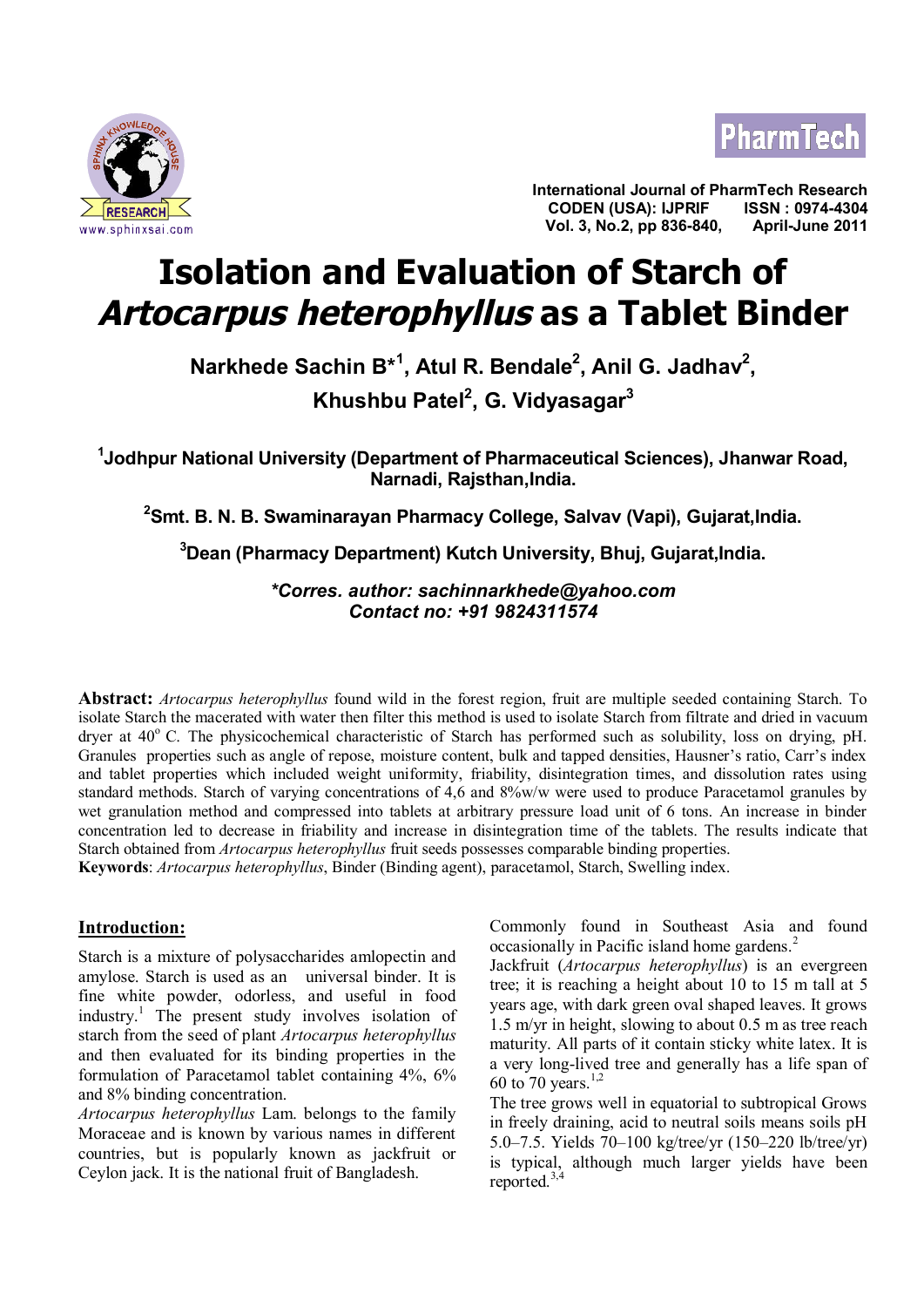It is reported that *Artocarpus heterophyllus* seeds contain plenty of starch<sup>5</sup>, hence this study was carried out to isolate starch from the *Artocarpus heterophyllus* and indentify and evaluation of this starch as a binder in tablet formulation and compare prepared tablet with standard starch as a binding agent.

### **Material and method:**

#### **Collection of plant material:**

The Jackfruit (*Artocarpus heterophyllus*) was collected from surrounding area of Valsad district, Gujarat, India. The collected fruit was authenticated by Pharmacognosy department of Smt. B.N.B. Swaminarayan Pharmacy College, Salvav, Vapi.

### **Isolation of starch:**

Wash seed thoroughly with water to remove adhering soil and earthy matter and reduce to fine slurry with water in a blender. Pass the slurry through shaking sieves in order to remove the cell debris and other impurities. Allow the milky liquid to settle down decant the supernatant. Wash starch 2-3 times with distilled water with constant stirring. Centrifuge the milky liquid, dry it in oven at a low temperature.<sup>6, 7</sup>

#### **Physico-chemical properties of starch:**

Investigation of Phytochemical has been performed for identification of phytoconstituents. Physical properties such as solubility, viscosity, moisture content, bulk density, tapped density $\delta$  were performed. Microscopical study of isolated starch has been done.

#### **Preparation of binder solution:**

The binder solution was prepared by dissolving the starch of *Artocarpus heterophyllus* in water. Standard binder (starch) was prepared by dispersing a 10 g sample of the starch powder in 20 ml of distilled water and adding boiled water while stirring with a glass rod to make up to 100 ml.

#### **Preparation and evaluation of granules:**

The granules were prepared by wet granulation method. Paracetamol was used as a model drug to formulate granules. Starch was used as disintegrant; lactose used as diluents and talc as lubricant respectively. The drug lactose, and Sodium starch glycolate (SSG) were mixed thoroughly and a sufficient volume of 4,6 and 8 % w/w of starch of *Artocarpus heterophyllus* was added slowly to the powder blend and cohesive wet mass was prepared. For standard used  $6\%$ w/v of starch as a binder.<sup>9</sup> The batch size was 100 g. The wet mass was then sieved through sieve number 10 and dried at not more than 60◦C in hot air oven up to LOD NMT 6%. The dried

granules were re-sieved through sieve number 20. The prepared granules were then evaluated for percentage of fines, particle size and flow properties (by measuring angle of repose).<sup>10,11</sup> The bulk and tapped densities were determined using bulk density apparatus. Compressibility index of the granules was determined by Carr's compressibility index.<sup>12,13</sup>

# **Preparation of granules:**

The conventional wet granulation technique was adopted. The binders used were: Starch The formula for the production of the granules is shown in **Table 3.** The specified quantities of lactose and starch were first mixed in a mortar. The binder solution containing into tile powder mix to produce a damp mass. The damp mass was passed through a 1.7 mm sieve and the granules tray-dried at 60°C in a hot air oven for 1 h. The dried granules were passed through a 40 number sieve. The percentage of fines was determined by further passing the granules as through a 20 number sieve. The granules were stored in tightly closed, clean and dry amber coloured powder bottles.

#### **Compression of granules into tablets:**

The fine granules were first mixed with  $1\%$  w/w Magnesium Stearate. The coarse were then incorporated. The granules were thoroughly mixed by tumbling in a glass jar for 5 min, Compressibility of the composite particles was compression of powder sample  $(600 \pm 5 \text{ mg})$ , using round, flat-faced punch and die assembly (12.7 mm in diameter). All powders were compressed at the force of 8.8 ton. The tablets produced were evaluated as follows. The tablets were collected, and stored in air tight powder bottles.

#### **Uniformity of weight test:**

Twenty tablets randomly selected and weighed individually using an electronic weighing balance. The mean weight and coefficient of variation were determined.

# **Hardness test:**

A Hardness Tester was used. Ten tablets from each batch were tested individually. The mean hardness value was determined for all the batches. Hardness, thickness, and diameter of tablets prepared were determined using Tablet Hardness Tester. The results are shown in table.

#### **Friability test:**

The friability of 20 tablets was determined using the Roche Friabilator at rotation of 25 rpm for 4 minutes. Percentage of weight loss was determined. The results are shown in table.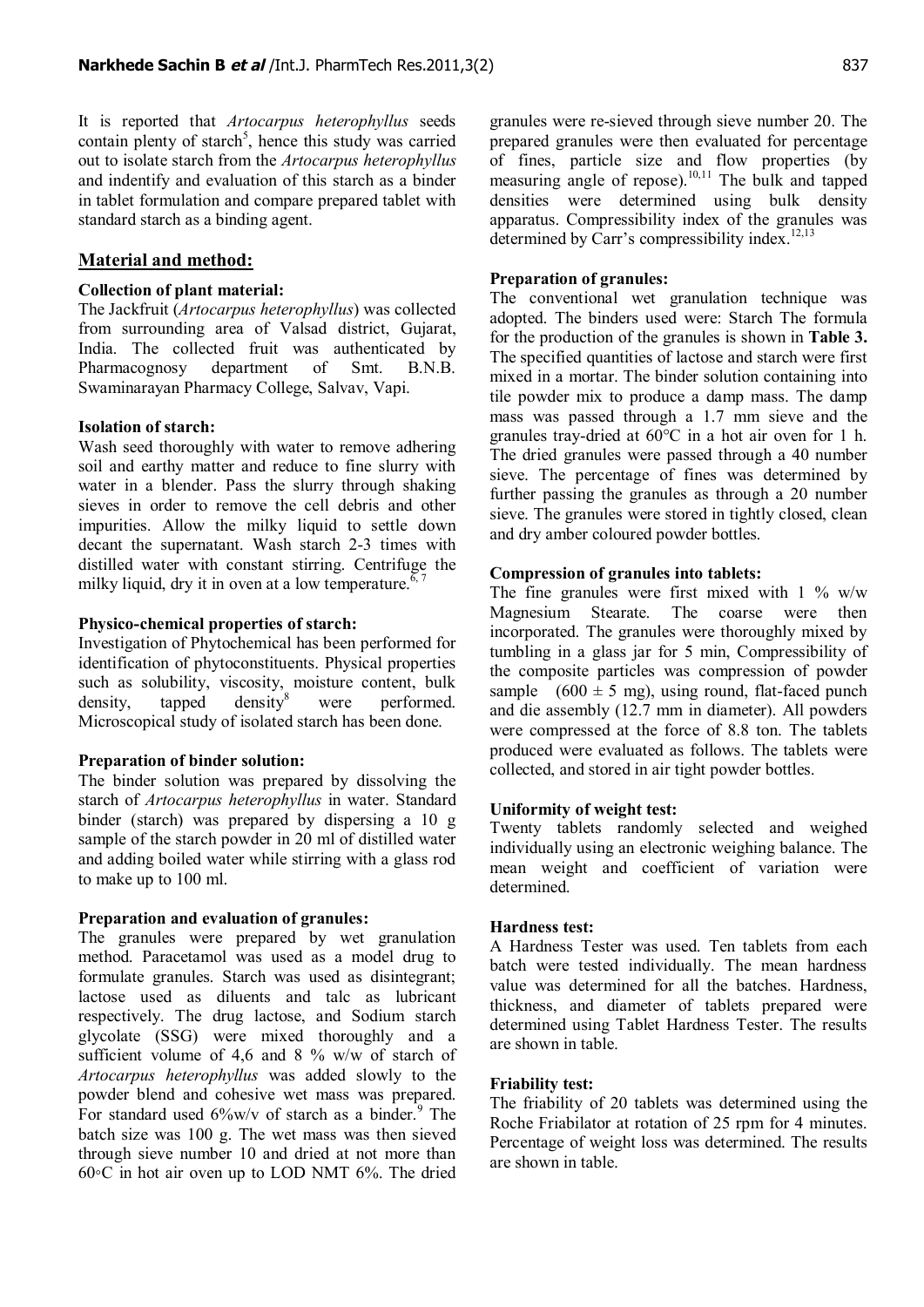| <b>Active constituent</b> | A. heterophyllus |
|---------------------------|------------------|
| Carbohydrate              |                  |
| Protein                   |                  |
| Tannins                   |                  |
| Alkaloids                 |                  |
| Glycosides                | -                |
| Resins                    |                  |
| phenols                   |                  |

# **Table 1:Data showing,preliminary phytochemical screening of isolated starch**

# **Table 2: Characteristics and specification of isolated starch**

| <b>PARAMETERS</b>          | <b>RESULTS</b>                                   |
|----------------------------|--------------------------------------------------|
| Description                | Fine white powder                                |
| Solubility                 | Sparingly soluble in cold water and in hot water |
|                            | forming viscous colloidal solution               |
| Cold water soluble percent | 0.40%                                            |
| Moisture % max             | 13                                               |
| Loss on drying             | $6\%$                                            |
| Starch % min               | 98                                               |
| Total ash                  | 8.56 %                                           |

# **Table 3:Technological characterization of granules using a. heterophyllus as binder**

| <b>PROPERTIES</b>           | A.heterophyllus | <b>Standard</b> |       |       |
|-----------------------------|-----------------|-----------------|-------|-------|
| Concentration $(\% )$       | 40F 1           | 6(F2)           | 8(F3) |       |
| Percentage of fines $(\% )$ | 23.22           | 22.75           | 22.85 | 22.68 |
| Angle of repose             | 29.25           | 29.15           | 29.05 | 29.05 |
| Bulk density                | 0.34            | 0.36            | 0.35  | 0.35  |
| Tapped density              | 0.38            | 0.39            | 0.40  | 0.39  |
| Carr's index                | 11.74           | 10.25           |       |       |

# **Table 4 :Evaluation of tablet**

| <b>Batch code</b> | <b>Weight variation</b>   |                      | <b>Diameter</b>   | <b>Thickness</b>  | <b>Hardness</b> | Friability    | Drug content      |
|-------------------|---------------------------|----------------------|-------------------|-------------------|-----------------|---------------|-------------------|
|                   | Average<br>weight<br>(mg) | Highst%<br>deviation | variation<br>(mm) | variation<br>(mm) | (kg/cm2)        | $\frac{9}{6}$ | uniformity<br>(%) |
| B1                | $652 \pm 1.25$            | $-1.4759$            | 9.12              | 6.35              | 6.2             | 0.002         | 98.48             |
| B <sub>2</sub>    | $649 \pm 1.03$            | $+3.6584$            | 9.11              | 6.36              | 6.3             | 0.000         | 99.52             |
| B <sub>3</sub>    | $653 \pm 1.25$            | $-2.3659$            | 9.11              | 6.36              | 6.4             | 0.005         | 98.63             |
| Std.              | $652 \pm 1.25$            | 3.1803               | 9.16              | 6.30              | 6.8             | 0.002         | 99.50             |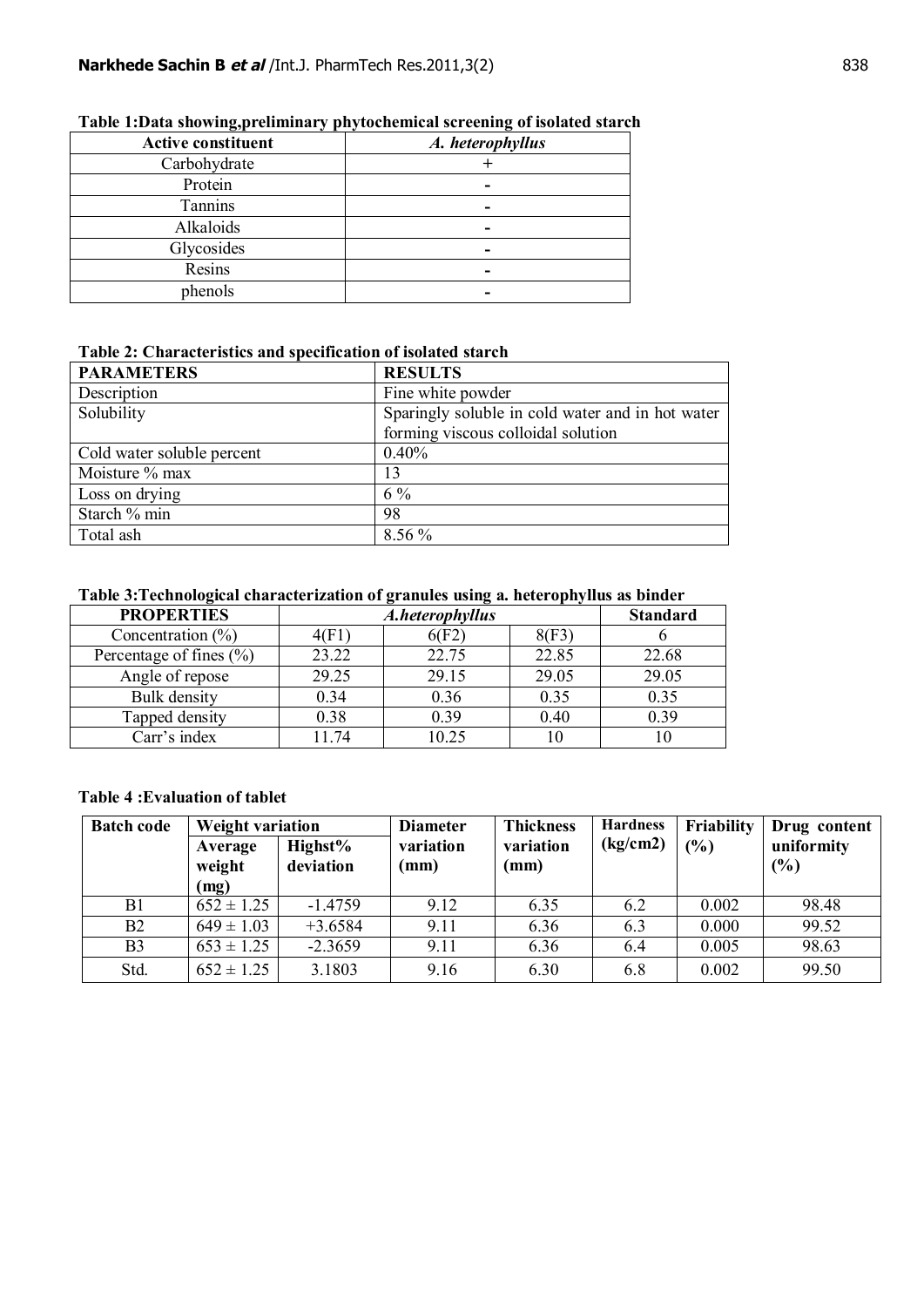# **Result and discussion:**



**Fig1: Isolated starch of** *Artocarpus heterophyllus* **Figure 2: Iodine test of isolated starch.**

### **Microscopical Evaluation of starch:**

Starch is isolated from seed of *A. heterophyllus* fruit by Iodine test. From that some portions of the starch has been stain and give blue colouration. microscope Figure: 2.

# **Preliminary Phytochemical Screening of Isolated starch:**

The Phytochemical screening of starch confirmed polysaccharides in nature table 2.The physicochemical and microbiological properties of starch of *A. heterophyllus* were determined, results of starch was presented in Table 2.

#### **Physicochemical properties of dried starch:**

The prepared granules were evaluated for percentage of fines, flow properties, the result are shown in table 4. It was observed that percentages of fines were reduced as the concentration of starch of *A. heterophyllus* was increased. The percentage of fines was little higher in granules prepared using 4.0% of starch as binder. The flow properties of granules were determined by angle repose which was found to be 32º to 27º. Hence all the granules exhibited good flow properties. Bulk densities of the prepared granules were found to decrease slightly by increasing the concentration of *A. heterophyllus*. This result may be due to the formation of larger agglomerates and decrease in fines in the granules, as increasing starch of A*. Heterophyllus* concentration. The result of compressibility index indicates decrease in flow ability with increasing starch of *A. heterophyllus* concentration.

# **Evaluation of tablet:**

To understand the release profiles of the drug from the tablets, twelve batch of tablet were prepared using starch of *A. heterophyllus* at each three different concentration (4.0, 6.0, 8.0%w/v); starch gum starch (6.0 %w/v) was used as standard binder for comparison. The prepared tablets were evaluated for content uniformity, hardness, friability. Hardness of tablet increased with increase in concentration of starch. The tablet prepared with 8.0 %w/v *A. heterophyllus* showed the hardness nearly equal to the tablet prepared by using 6.0 % w/v of starch gum. The percentage friability values were slightly decreased as increase in concentration of starch. Through increase in hardness of tablet, increase in concentration interestingly showed decreased in disintegration time of tablet.